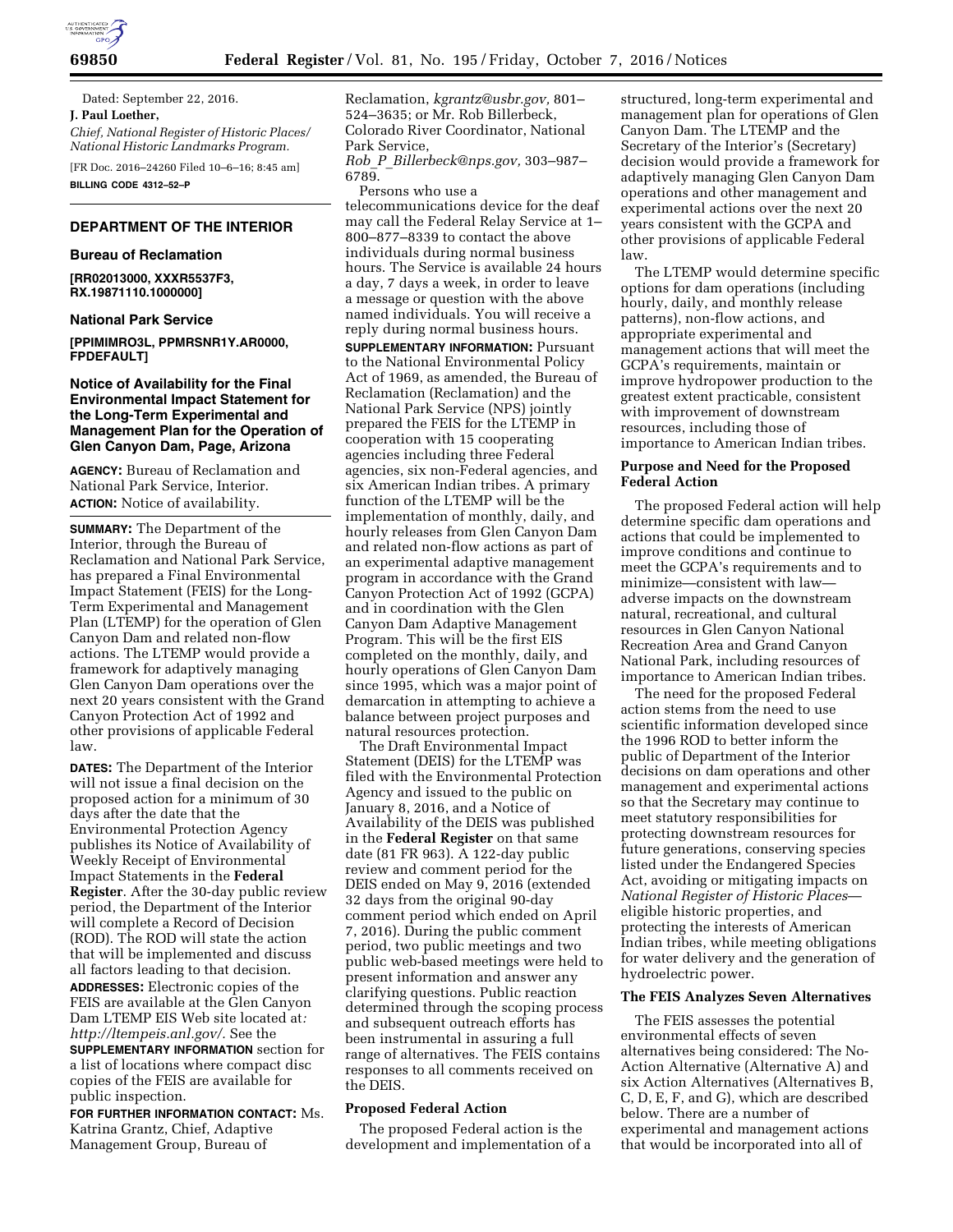the LTEMP Action Alternatives, except where noted:

• High-flow experimental releases for sediment conservation— Implementation of high-flow experiments (HFEs) under all alternatives are patterned after the current HFE Environmental Assessment (EA) and Finding of No Significant Impact (FONSI) (adopted in 2012), but some alternatives include specific modifications related to the frequency of spring and fall HFEs, the duration of fall HFEs, the triggers for HFEs, and the overall process for implementation of HFEs, including implementation considerations and conditions that would result in discontinuing specific experiments.

• Non-native fish control actions— Implementation of control actions for non-native brown trout (*Salmo trutta*) and rainbow trout (*Oncorhynchus mykiss*) are patterned after those identified in the Non-native Fish Control EA and FONSI (adopted in 2012), but some alternatives include specific modifications related to the area where control actions would occur, the specific actions to be implemented, and the overall process for implementation of control actions, including implementation considerations and conditions that would result in discontinuing specific experiments. Non-native fish control actions are not included in Alternative F. For Alternative D, components of the Nonnative Fish Control EA and FONSI were modified and integrated with other actions in a tiered approach for humpback chub (*Gila cypha*) conservation.

• Conservation measures established by the U.S. Fish and Wildlife Service in previous biological opinions— Conservation measures identified in the 2011 Biological Opinion on operations of Glen Canyon Dam included the establishment of a humpback chub refuge, evaluation of the suitability of habitat in the lower Grand Canyon for the razorback sucker (*Xyrauchen texanus*), and establishment of an augmentation program for the razorback sucker, if appropriate. Other measures include humpback chub translocation; Bright Angel Creek brown trout and rainbow trout control; Kanab ambersnail (*Oxyloma haydeni kanabensis*) monitoring; determination of the feasibility of flow options to control trout including increasing daily downramp rates to strand or displace age-0 trout, and high flow followed by low flow to strand or displace age 0 trout; assessments of the effects of actions on humpback chub populations; sediment research to determine effects of

equalization flows; and Asian tapeworm (*Bothriocephalus acheilognathi)*  monitoring. Most of these conservation measures are ongoing and are elements of existing management practices, while others are being considered for further action under the LTEMP. Additional conservation measures were developed for the preferred alternative during Endangered Species Act Section 7 consultation with the U.S. Fish and Wildlife Service.

• Non-flow experimental and management actions at specific sites such as non-native plant removal, revegetation with native species, and mitigation at specific and appropriate cultural sites. These actions would also have involvement from tribes to capture concerns regarding culturally significant native plants, and would provide an opportunity to integrate Traditional Ecological Knowledge in a more applied manner into the long-term adaptive management program.

• Preservation of historic properties through a program of research, monitoring, and mitigation to address erosion and preservation of archeological and ethnographic sites and minimize loss of integrity at National Register historic properties.

• Continued adaptive management under the Glen Canyon Dam Adaptive Management Program, including a research and monitoring component.

## **Alternative A: The No-Action Alternative**

Alternative A represents continued operation of Glen Canyon Dam as guided by the 1996 ROD for operations of Glen Canyon Dam: Modified low fluctuating flow, as modified by recent Department of the Interior decisions, including those specified in the 2007 ROD on Colorado River Interim Guidelines for Lower Basin Shortages and Coordinated Operations for lakes Powell and Mead (Interim Guidelines) (until 2026), the HFE EA, and the Nonnative Fish Control EA (both expiring in 2020). As is the case for all alternatives, Alternative A also includes implementation of existing and planned NPS management activities, with durations as specified in NPS management documents.

Under Alternative A, daily flow fluctuations would continue to be determined according to monthly volume brackets as follows: 5,000 cubic feet per second (cfs) daily range for monthly volumes less than 600 thousand acre-feet (kaf); 6,000 cfs daily range for monthly volumes between 600 kaf and 800 kaf; and 8,000 cfs for monthly volumes greater than 800 kaf.

Under Alternative A, the current HFE protocol would be followed until it expired in 2020. Under this protocol, high-flow releases may be made in spring (March and April) or fall (October and November). HFE magnitude would range from 31,500 cfs to 45,000 cfs. The duration would range from less than 1 hour to 96 hours. Frequency of HFEs would be determined by tributary sediment inputs, resource conditions, and a decision process carried out by the Department of the Interior. The HFE protocol uses a ''store and release'' approach in which sediment inputs are tracked over two accounting periods, one for each seasonal HFE: Spring (December through June) and fall (July through November). Under the protocol, the maximum possible magnitude and duration of HFE that would achieve a positive sand mass balance in Marble Canyon, as determined by modeling, would be implemented.

Under Alternative A, the current nonnative fish control protocol would be followed until it expired in 2020. Mechanical removal would primarily consist of the use of boat-mounted electrofishing equipment to remove all non-native fish captured. Captured nonnative fish would be removed alive and potentially stocked into areas that have an approved stocking plan, unless live removal fails, in which case fish would be euthanized and used for later beneficial use.

# **Alternative B**

The objective of Alternative B is to increase hydropower generation while limiting impacts on other resources and relying on flow and non-flow actions to the extent possible to mitigate impacts of higher fluctuations. Alternative B focuses on non-flow actions and experiments to address sediment resources, non-native fish control, and on native and non-native fish communities.

Under Alternative B, monthly volumes would be the same as under current operations, but daily flow fluctuations would be higher than under current operations in most months. Compared to current operations, the hourly up-ramp rate would remain unchanged at 4,000 cfs/hour, but the hourly down-ramp rate would be increased to 4,000 cfs/hour in November through March and 3,000 cfs/hour in other months.

Alternative B includes implementation of the non-native fish control protocol and HFE protocol through the entire LTEMP period, but HFEs would be limited to a maximum of one in spring or fall every other year.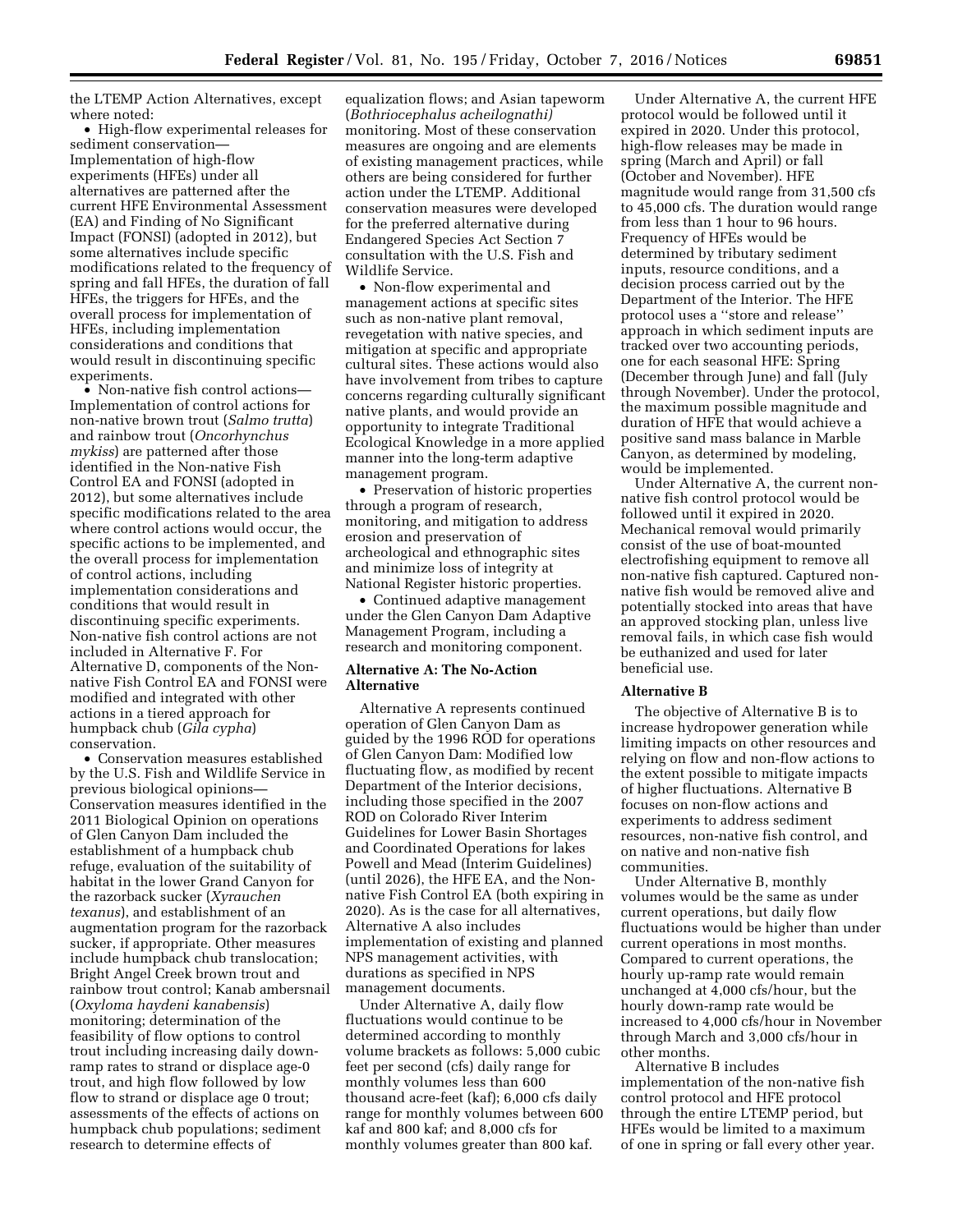In addition to these experimental actions, Alternative B would test trout management flows and hydropower improvement flows. With trout management flows, high flows (*e.g.,*  20,000 cfs) would be maintained for 2 or 3 days followed by a very sharp drop in flows to a minimum level (*e.g.,* 5,000 cfs) for the purpose of reducing annual recruitment of trout. Hydropower improvement experiments would test maximum powerplant capacity flows up to four times during the LTEMP period, but only in years with annual volumes ≤8.23 million acre-feet (maf).

### **Alternative C**

The objective of Alternative C is to adaptively operate Glen Canyon Dam to achieve a balance of resource objectives with priorities placed on humpback chub, sediment, and minimizing impacts on hydropower. Alternative C features a number of conditiondependent flow and non-flow actions that would be triggered by resource conditions. The alternative uses decision trees to identify when experimental changes in base operations or other planned action is needed to protect resources. Operational changes or implementation of non-flow actions could be triggered by changes in sediment input, humpback chub numbers and population structure, trout numbers, and water temperature.

Monthly release volumes under Alternative C in August through November would be lower than those under most other alternatives to reduce sediment transport rates during the monsoon period. Release volumes in the high power demand months of December, January, and July would be increased to compensate for water not released in August through November, and volumes in February through June would be patterned to follow the monthly hydropower demand as defined by the contract rate of delivery. Under Alternative C, the allowable within-day fluctuation range from Glen Canyon Dam would be proportional to monthly volume  $(7 \times \text{month})$  volume in kaf). The down-ramp rate would be increased to 2,500 cfs/hour, but the upramp rate would remain unchanged at 4,000 cfs/hour.

Experimentation under Alternative C includes testing the effects of the following actions: (1) Sedimenttriggered spring and fall HFEs through the entire 20-year LTEMP period, (2) 24 hour proactive spring HFEs in high volume years (≥10 maf release volume), (3) extension of the possible duration of fall HFEs while maintaining a maximum total volume of a 96-hour 45,000 cfs release, (4) reducing fluctuations before

and after HFEs, (5) mechanical removal of trout near the Little Colorado River confluence, (6) trout management flows, and (7) low summer flows during the entire LTEMP period to allow greater warming.

### **Alternative D: The Preferred Alternative**

Alternative D is the preferred alternative for the LTEMP. The objective of Alternative D is to adaptively operate Glen Canyon Dam to best meet the resource goals of the LTEMP. Like Alternative C, Alternative D features a number of condition-dependent flow and non-flow actions that would be triggered by resource conditions.

Under Alternative D, the total monthly release volume of October, November, and December would be equal to that under Alternative A to avoid the possibility of the operational tier differing from that of Alternative A, as established in the 2007 Interim Guidelines. The August volume was set to a moderate volume level (800 kaf in an 8.23 maf release year) to balance sediment conservation prior to a potential HFE and to address power production and capacity concerns. January through July monthly volumes were set at levels that roughly track Western Area Power Administration's contract rate of delivery. This produced a redistribution of monthly release volumes under Alternative D that would result in the most even distribution of flows of any alternative except for Alternative G. The allowable within-day fluctuation range from Glen Canyon Dam would be proportional to the volume of water scheduled to be released during the month (10 × monthly volume in kaf in the highdemand months of June, July, and August and  $9 \times$  monthly volume in kaf in other months). The down-ramp rate under Alternative D would be limited to no greater than 2,500 cfs/hour, which is 1,000 cfs/hour greater than what is allowed under Alternative A. The upramp rate would be 4,000 cfs/hour, and this is the same as what is allowed under Alternative A.

Experimentation under Alternative D includes testing the effects of the following actions: (1) Sedimenttriggered spring and fall HFEs through the entire 20-year LTEMP period, (2) 24 hour proactive spring HFEs in high volume years (≥10 maf release volume), (3) extension of the duration of up to 45,000 cfs fall HFEs for as many as 250 hours depending on sediment availability, (4) mechanical removal of trout near the Little Colorado River confluence, (5) trout management flows, (6) low summer flows in the second 10

years of the LTEMP period to allow greater warming, and (7) sustained low flows to improve the aquatic food base.

### **Alternative E**

The objective of Alternative E is to provide for recovery of the humpback chub while protecting other important resources including sediment, the rainbow trout fishery at Lees Ferry, aquatic food base, and hydropower resources. Alternative E features a number of condition-dependent flow and non-flow actions that would be triggered by resource conditions.

Under Alternative E, monthly volumes would closely follow the monthly hydropower demand as defined by the contract rate of delivery. The total monthly release volume of October, November, and December, however, would be equal to that under Alternative A to minimize the possibility of the operational tier differing from that of Alternative A as established in the Interim Guidelines. In addition, lower monthly volumes (relative to Alternative A) would be targeted in August and September to reduce sediment transport during the monsoon period, when most sediment is delivered by the Paria River. The allowable within-day fluctuation range from Glen Canyon Dam would be proportional to the volume of water scheduled to be released during the month (12  $\times$  monthly volume in kaf in high power demand months of June, July, and August, and  $10 \times$  monthly volume in kaf in other months).

Experimentation under Alternative E includes testing the effects of the following actions: (1) Sedimenttriggered fall HFEs through the entire 20-year LTEMP period, (2) sedimenttriggered spring HFEs only in the second 10 years of the LTEMP period, (3) 24-hour proactive spring HFEs in high volume years (≥10 maf release volume), (4) reducing fluctuations before fall HFEs, (5) mechanical removal of trout near the Little Colorado River confluence, (6) trout management flows, and (7) low summer flows in the second 10 years of the LTEMP period to allow greater warming.

#### **Alternative F**

The objective of Alternative F is to provide flows that follow a more natural pattern of high spring, and low summer, fall, and winter flows while limiting sediment transport and providing for warming in summer months. In keeping with this objective, Alternative F does not feature some of the flow and nonflow actions of the other alternatives.

Under Alternative F, peak flows would be lower than pre-dam